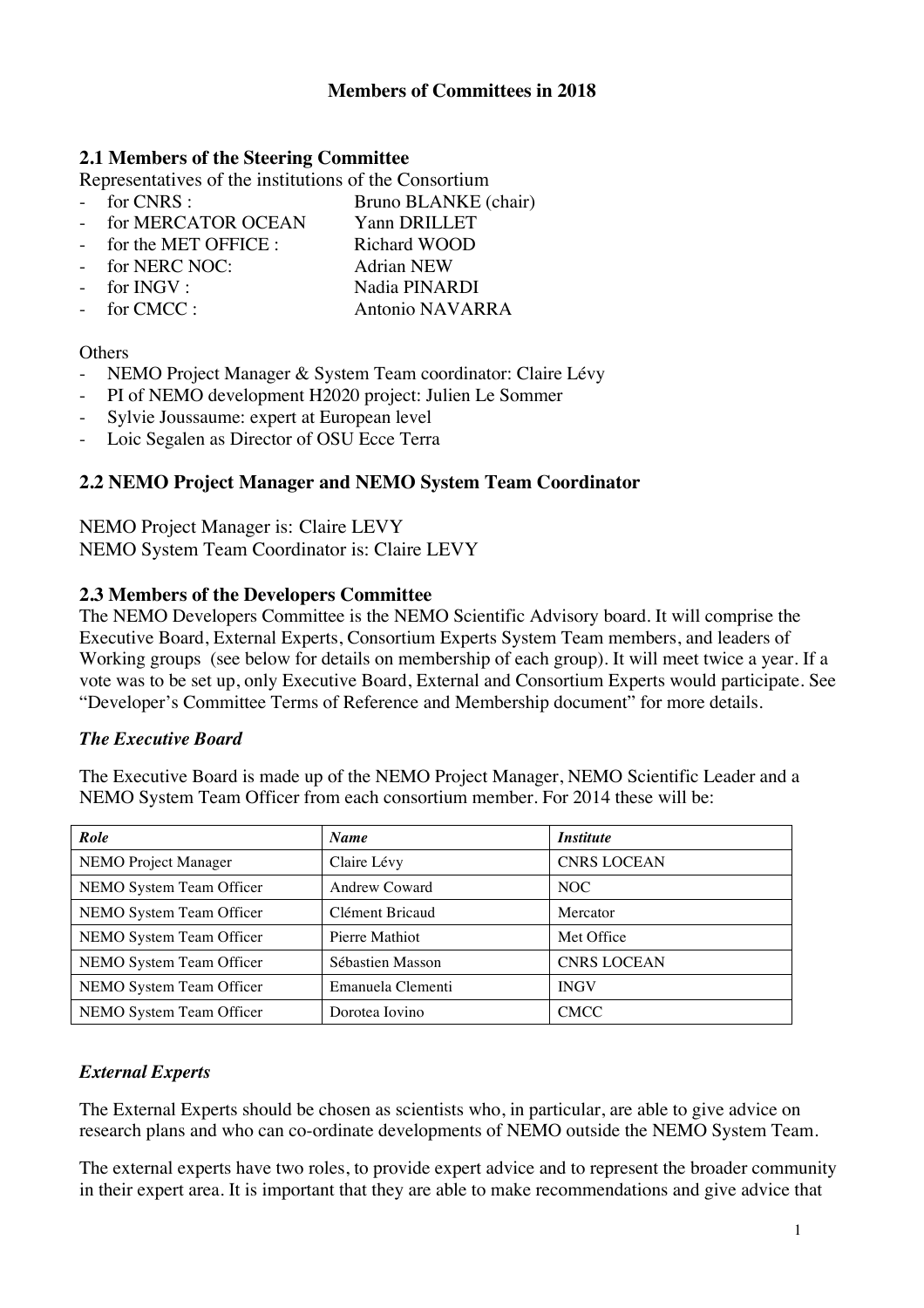represents the community at large, and it is expected that they will have consulted within their community regarding the priority of activities for NEMO before the meeting. For 2011 the external experts will be:

| <i>Expert area</i>                                          | <b>Name</b>                                               | <i><b>Institute</b></i>             |
|-------------------------------------------------------------|-----------------------------------------------------------|-------------------------------------|
| Ocean dynamics                                              | David Marshall                                            | Univ Oxford                         |
| Sea-ice                                                     | Ed Blockley                                               | Met-Office                          |
| Biogeochemistry                                             | Olivier Aumont                                            | <b>LOCEAN France</b>                |
| Regional modelling                                          | Frédéric Dupont<br>Paolo Oddo                             | DFO-MPO Canada<br><b>CMRE</b> Italy |
| Shelf modelling                                             | Joanna Staneva                                            | <b>HZG</b> Germany                  |
| Data assimilation and interface,<br>modelling uncertainties | To be decided once WG future is<br>clarified, during 2018 |                                     |
| High resolution configuration                               | Jean-Marc Molines                                         | <b>CNRS</b> France                  |
| Coupled models                                              | Laurent Brodeau                                           | <b>EC EARTH</b>                     |

## *Consortium Experts*

Each consortium member can propose experts from their institute to complement the group (with a maximum of 2 per institute). These "consortium experts" are chosen to cover the different fields of expertise required by NEMO, and with the appropriate level of responsibility to enable decisions to be made.

| <b>Name</b>          | <i><b>Institute</b></i> |
|----------------------|-------------------------|
| Joel Hirschi         | NOC                     |
| George Nurser        | NOC                     |
| <b>Yann Drillet</b>  | Mercator                |
| <b>Helene Hewitt</b> | Met Office              |
| Mike Bell            | Met Office              |
| Julien Le Sommer     | <b>CNRS</b>             |
| Rachid Benshila      | <b>CNRS</b>             |
| Francesco Trotta     | <b>INGV</b>             |
| Pier Guiseppe Fogli  | <b>CMCC</b>             |

## *NEMO Developer's Committee subgroup*

In order to reduce duration of meetings and to focus on points requiring plenary discussions the Committee has set up in 2017 a "subgroup" to build a more focused agenda for the future meetings. This subgroup is a quite small group. Its role is to define the agenda of each meeting. In order to fulfil this task, the subgroup will gather information and meet before plenary Developer's Committee meeting, through videoconference. During this meeting, the status of work and projects will be presented and discussed, and if relevant, problems will be raised.

As conclusion of this meeting, the subgroup will define the agenda of Developer's Committee, and will prepare a brief presentation of work status of actions not requiring plenary discussions, i.e. when work is on tracks and evolves fine and in time.

The objective of this new organisation is to keep the ability of Developer's Committee to have a full overview of the on going actions while focusing the agenda on the points requiring discussion. The subgroup members are Mike Bell, Dorotea Iovino, Claire Lévy and Julien Le Sommer.

# **2.4 Members of the NEMO System Team in 2018**